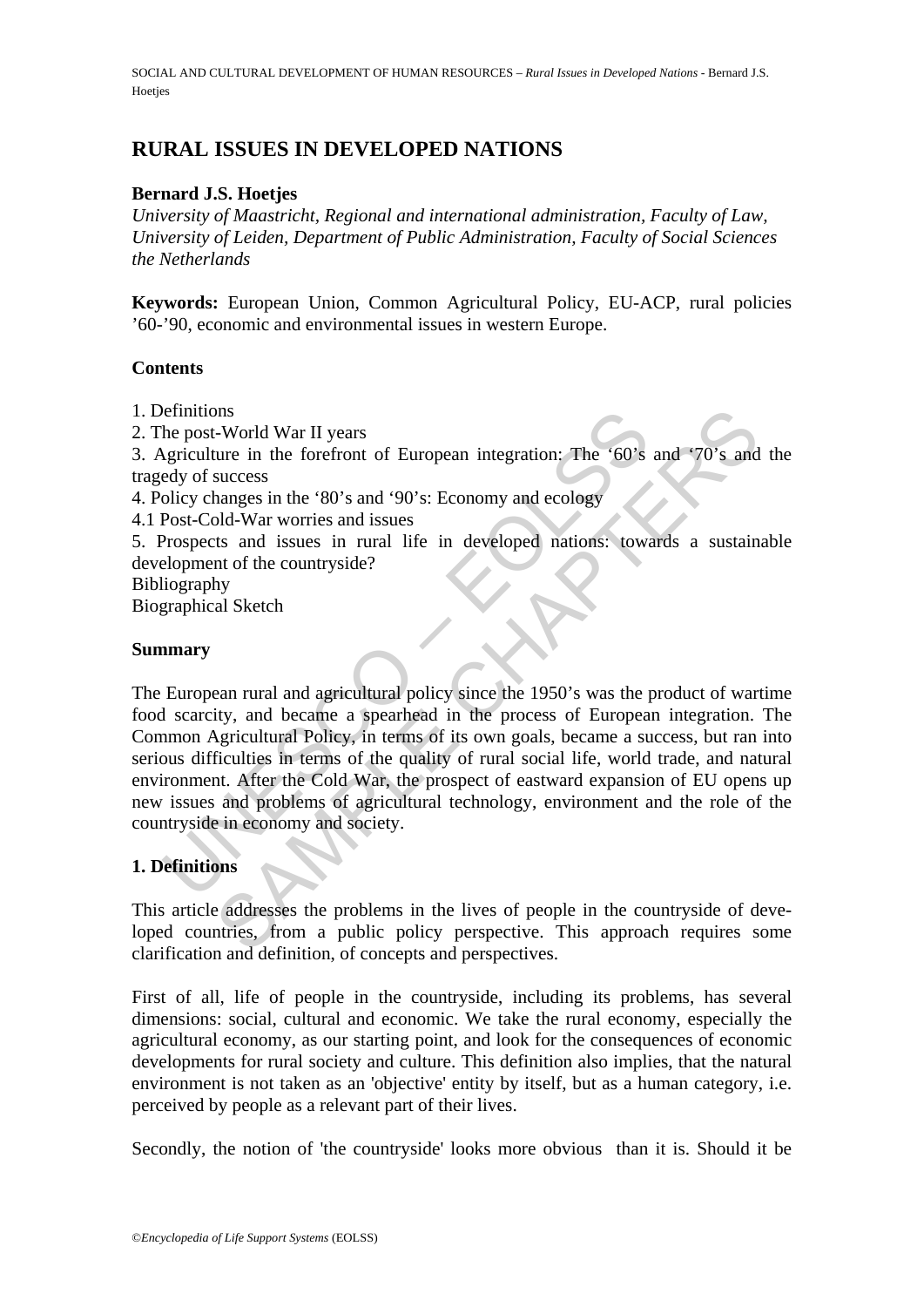SOCIAL AND CULTURAL DEVELOPMENT OF HUMAN RESOURCES – *Rural Issues in Developed Nations* - Bernard J.S. Hoeties

defined as the area/territory where agricultural employment dominates? In that case one will find certain areas of labour-intensive agriculture lumped into the same category with urbanized areas of agro-industry. Should it be defined as the area with the lower/lowest density of population, the 'open space'? In that case areas of large-scale agriculture will be classed together with areas of tourism, natural reserves or seasonal residence (residence secondaire). We will use both definitions, recognizing its implication, i.e. that 'the countryside' covers a wide variety of economic, social and cultural forms.

Thirdly, there is the notion of developed nations. While the notion of 'a nation' has clear social and cultural overtones, it also has a strong political meaning, i.e. the loyalty with a certain state, or the desire to create a 'nation-state'. The concept of a state, in its turn, also refers to a geographical entity: states are territorially defined, and are often referred to as 'countries', i.e. territorial entities with their human inhabitants, ruled by a government. In this article, this latter notion will be used.

relets to a geographical entity: states are territorially derined, and<br>as 'countries', i.e. territorial entities with their human inhabi<br>ernment. In this article, this latter notion will be used.<br>ilarly, we define 'develop to a geographical entity: states are territorially derined, and are often reter-<br>then's, i.e. territorial entities with their human inhabitants, ruled b<br>t. In this article, this latter notion will be used.<br>We define 'devel Similarly, we define 'developed countries' primarily in a geographical sense. Taking an economic yardstick as a starting point (i.e. GNP/cap), we will concentrate on those countries within the close and direct geographical orbit of economically developed areas. In concrete terms, we will take western Europe as the geographical 'locus' of our exposé, with some comparative excursions to North America (U.S., Canada) and other parts of the world, e.g. Australia, New Zealand, Israel or Japan. We do not pretend to deal with these latter countries in more than a cursory fashion. Especially Japan, it seems, would justify a separate study - because of its position between 'western' and 'non-western', and its major role as a developed country in world economy and world politics. This, unfortunately, is beyond the scope of this article/author.

Even so, this geographical definition implies some arbitrary dividing lines. E.g. Portugal or Greece are included, but Argentina or India are excluded, even though the latter countries play an important role in the agricultural world market and might be considered 'developed' in economic terms, at least partially.

Finally, the focus of this article is policy- and politics-oriented. How and why are certain characteristics of rural life perceived as problems, which are to be tackled by government intervention? Which ideas are behind public policies affecting the countryside, what are the objectives and instruments of these policies, and how do they work out? Why and how do changes in these ideas, and in the ensuing policies, occur?

Behind these questions, there is an environment-related one: to what extent, how, and when have the notions of environmental vulnerability, and sustainable development become a relevant item in policy discussions, or, even, a guiding line for public policy? In reviewing the issues and policies affecting the countryside we will take agricultural policies as a starting point. Agricultural policy, as a part of wider economic policy, had a major impact on rural life, to begin with. Only at a later stage, more integrated policies were developed, taking into account economic as well as social, cultural and environmental dimensions.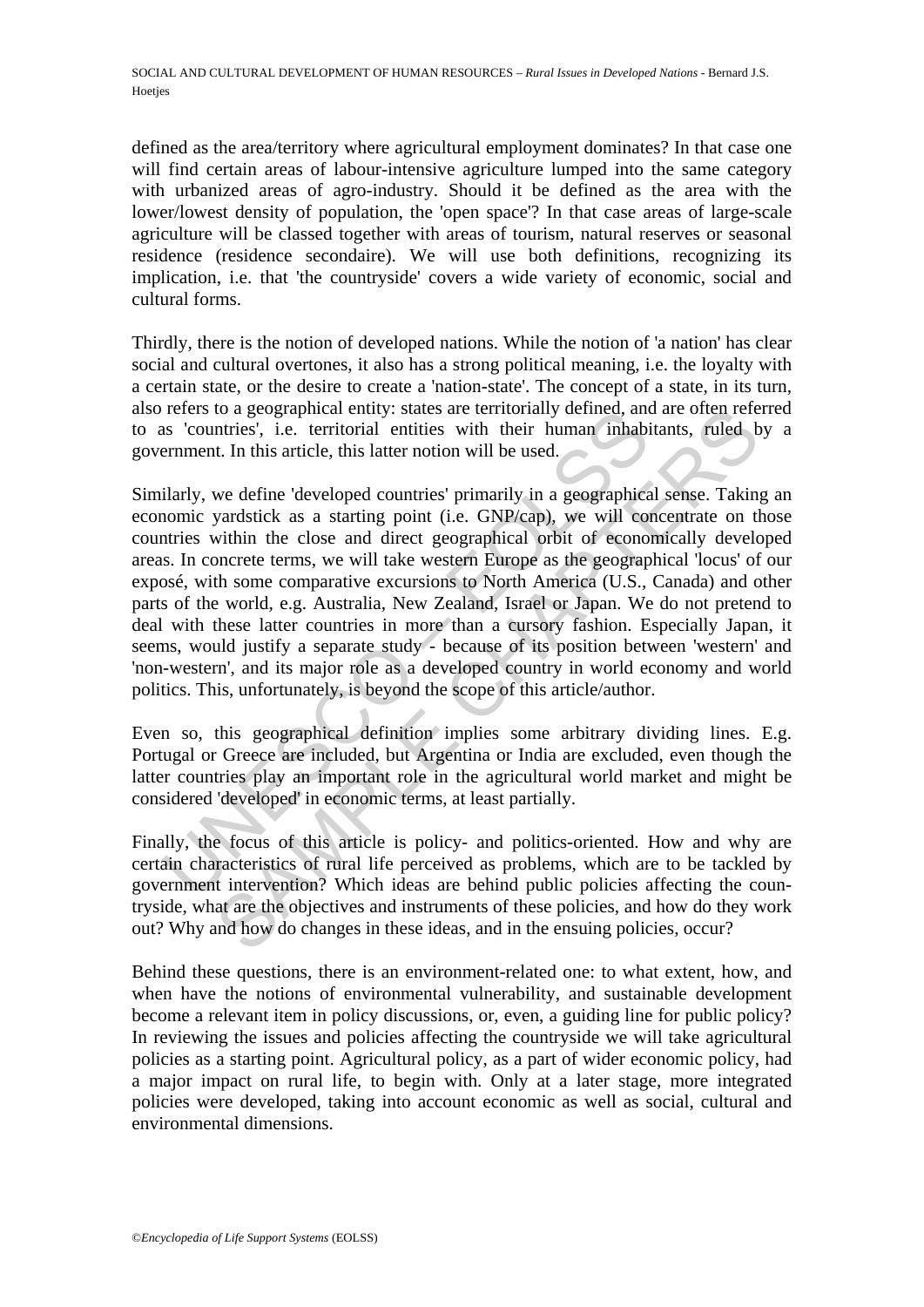SOCIAL AND CULTURAL DEVELOPMENT OF HUMAN RESOURCES - *Rural Issues in Developed Nations* - Bernard J.S. Hoetjes

Starting out in the immediate post-World War-II period, an account will be given of the major agricultural and rural policy issues, policies (2) and their consequences (3). The economic, social and political consequences for the state as a whole, and the countryside in particular, necessitated important policy changes in the '80's and '90's (4). Especially after the end of the Cold War, new challenges have arisen, requiring a fresh and critical look at the prospects of rural life in the 2000's and the appropriate policy approaches (5).

-

- -
- -

# TO ACCESS ALL THE **19 PAGES** OF THIS CHAPTER,

Visit: http://www.eolss.net/Eolss-sampleAllChapter.aspx

#### **Bibliography**

TO ACCESS ALL THE 19 PAGES OF THIS CHA<br>Visit: http://www.eolss.net/Eolss-sampleAllChapte<br>ography<br>regraphy<br>regraphy<br>mer, R. (ed.), Environmental law and policy in the European Union and the U<br>..., Praeger, 1997 Introductory Baker, R.(ed.), Environmental law and policy in the European Union and the United States, Westport Conn., Praeger, 1997 Introductory text positioning environmental issues, rural and urban, in Europe compared to the United States

Bloemendaal, F., Het mestmoeras (the dung's marsh), Den Haag, Sdu-uitgeverij, 1995. An account of the Dutch government's attempts to control and reduce environmental damage from the farming sector

Browne, W.P., Private interests, public policy and American agriculture, Lawrence Ka., University Press of Kansas, 1988. Analysis and overview of agricultural policies and politics in the United States

Burckhart-Reich, B., and W. Schumann, Agrarverbände in der EG, Kehl am Rhein-Strassbourg, 1983. A comparative description and overview of agricultural interest groups in the pre-80 EU-member states.

Cathie, J., European food aid policy, Aldershot etc., Ashgate, 1997. Food aid in relation to the Common Agricultural Policy and the position of EU in the Third World.

Cochrane, W.W., and M.E. Ryan, American Farm Policy 1948-1973, Minneapolis, University of Minnesota Press, 1976. A monograph on US-support policies for the farming sector.

TO ACCESS ALL THE 19 PAGES OF THIS CHAPTER,<br>
Visit: http://www.eolss.net/Eolss-sampleAllChapter.aspx<br>
97<br>
2). Environmental law and policy in the European Union and the United States, West<br>
1, F., 1997 Introductory text po Cox, G., Ph. Lowe and M. Winter, 'Farmers and the state: a crisis for corporatism', in: Political Quarterly, 58, 1987, pp. 73-81. The changing relationship between British farmers and the ministry of agriculture. Precursor of similar changes in EU-member states in the late '80's.

Dixon, P., The genetic revolution, Eastbourne, Kingsway Publications, 1993. Biotechnology and the access to genetic stock. Current issues and discussions

Dubosq, P. and P. Quantin (red.), Les paysans du monde - électeurs sous influence, Paris, l'Harmattan, 1993. A world-wide comparative analysis of the voting behaviour of farmers.

Fennell, R., The common agricultural policy of the European Community - its institutional and administrative organisation, Oxford etc., Oxford University Press, 1987. Useful introduction into the institutional structure of the CAP.

Forbes, J.D., Institutions and influence groups in Canadian farm and food policy, Toronto, Institute of Public Administration of Canada, Monograph nr. 10, 1985. A monograph on Canadian policy towards agriculture, especially market and transport support

Gardner, B., European agriculture - policies, production and trade, London etc., Routledge, 1996. Economic analysis of EU-agriculture.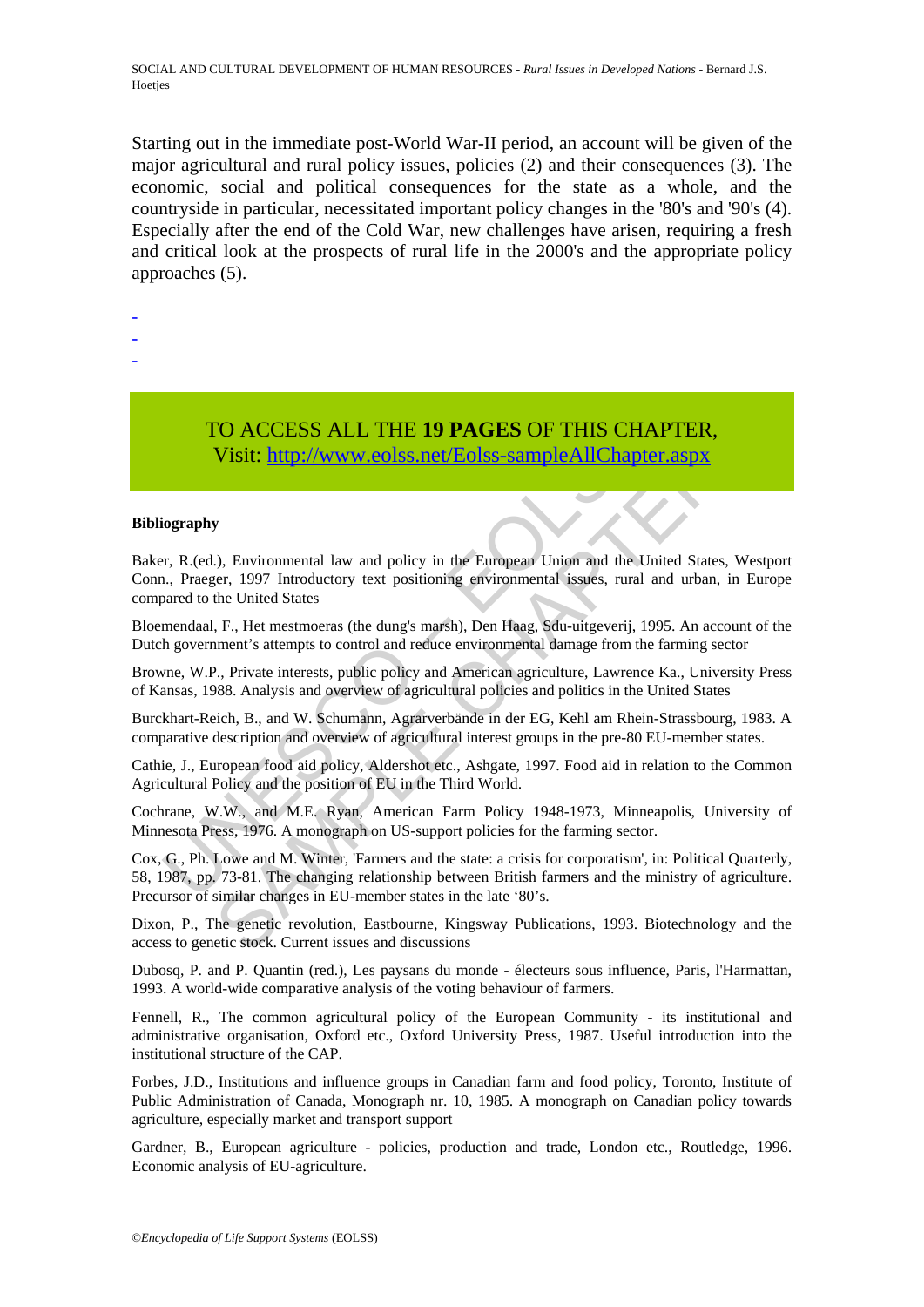SOCIAL AND CULTURAL DEVELOPMENT OF HUMAN RESOURCES - *Rural Issues in Developed Nations* - Bernard J.S. Hoetjes

Hervieu, B., and R.-M. Lagrave (red.), Les organisations syndicales et professionelles agricoles en Europe, Paris, CeViPoF, 1989. A comparative overview of agricultural interests groups in the EU  $(1980's)$ 

Hoetjes, B.J.S., and C. Desideri (eds.), Changing agriculture in Europe - policy-making and implementation, Bruxelles, International Institute for Administrative Sciences, 1987. Problems of implementing the structural policies in EU-agriculture; national differences, European policies

Hoetjes, B.J.S., Landbouw, Natuurbeheer en Visserij - profiel van een ministerie (Agriculture, Conservation and Fisheries - profile of a ministry), Den Haag, VUGA, 1993. Monograph on the development, structure and operation of the Dutch ministry of Agriculture

Kiezen of verliezen (to choose or to lose) - nationaal milieubeleidsplan, Den Haag, Sduuitgevery/Ministerie van V.R.O.M., 1989 a.f. Dutch environmental policies (supported by/from Brussels) during their heyday in the late '80's and early '90's.

Knudsen, O. and J. Nash, Redefining the role of government in agriculture for the 1990's, Washington D.C., World Bank, 1990. Important World Bank policy document affecting the developed as well as the developing countries

Marsh, J.S. and P.J. Swanney, Agriculture and the European Community, London, Allen & Unwin, 1990. Economic description and analysis of the CAP

Meadows, D.H. a.o., The limits to growth, New York, Universe Books, 1972. Famous over-all analysis sounding the alarm-bell concerning economic growth and the environment.

Moyer, H.W. and T.E. Josling, Agricultural policy reform - politics and process in the EC and USA, New York etc., Harvester Wheatsheaf, 1990. Comparative analysis of the CAP and US-farm policies from a political science perspective

(world Bank, 1990). Important World Bank policy document affecting the deping countries<br>
An J.S. and P.J. Swanney, Agriculture and the European Community, London,<br>
h.J.S. and P.J. Swanney, Agriculture and the European Comm Munk, K.J., The development of agricultural policies and trade relations in response to the transformation in Central and Eastern Europe, Brussels, European Commission - European Economy Reports and Studies nr.5, 1994. Exploratory views on the consequences of the end of the Cold War for European agriculture.

Nooij, A.T.J., De boerenpartij, desoriëntatie en radicalisme onder de boeren (the farmers' party disorientation and radicalism among farmers), Meppel, Boom, 1969. Monograph on the emergence and disappearance of radicalism among the Dutch farmers in the 1960's (comparable to the French poujadistes)

Petit, M. a.o. (eds.), Agricultural policy formation in the European Community - the birth of milk quota and CAP-reform, Amsterdam etc., Elsevier, 1987. An political analysis of a major change in EUagricultural policies.

man's reason, recosting in other of given<br>manne, 1990. Important World Bank policy document affecting the developed as well a<br>Bank, 1990. Important World Bank policy document affecting the developed as well a<br>ountries<br>seri Pezaros, P.D. & M. Unfried (eds.), The common agricultural policy and the environmental challenge instruments, problems and opportunities from different perspectives, Maastricht, European Institute for Public Administration, 2002. A multi-disciplinary assessment of the attempt to integrate environmental considerations into the CAP. Views from the Euro-pean Commission, agricultural interest groups, national governments, and OECD.

Ricardo, D., On protection in agriculture, 1822. Classic formulation of the need for support policies in agriculture.

Rieger, E.,'The common agricultural policy: external and internal dimensions', in: H. Wallace and W. Wallace (eds.), Policy-making in the European Union, Oxford, Oxford University Press, 1996, pp. 97- 123. Politico-administrative analysis of the CAP.

Skogstad, G., The politics of agricultural policy-making in Canada, Toronto, University of Toronto Press, 1987. Overview of Canadian agricultural policy from a federal political perspective

Smith, M.J., The politics of agricultural support in Britain - the development of the agricultural policy community, Aldershot, Dartmouth, 1990. Interest groups and government in British agriculture in the 20<sup>th</sup> century.